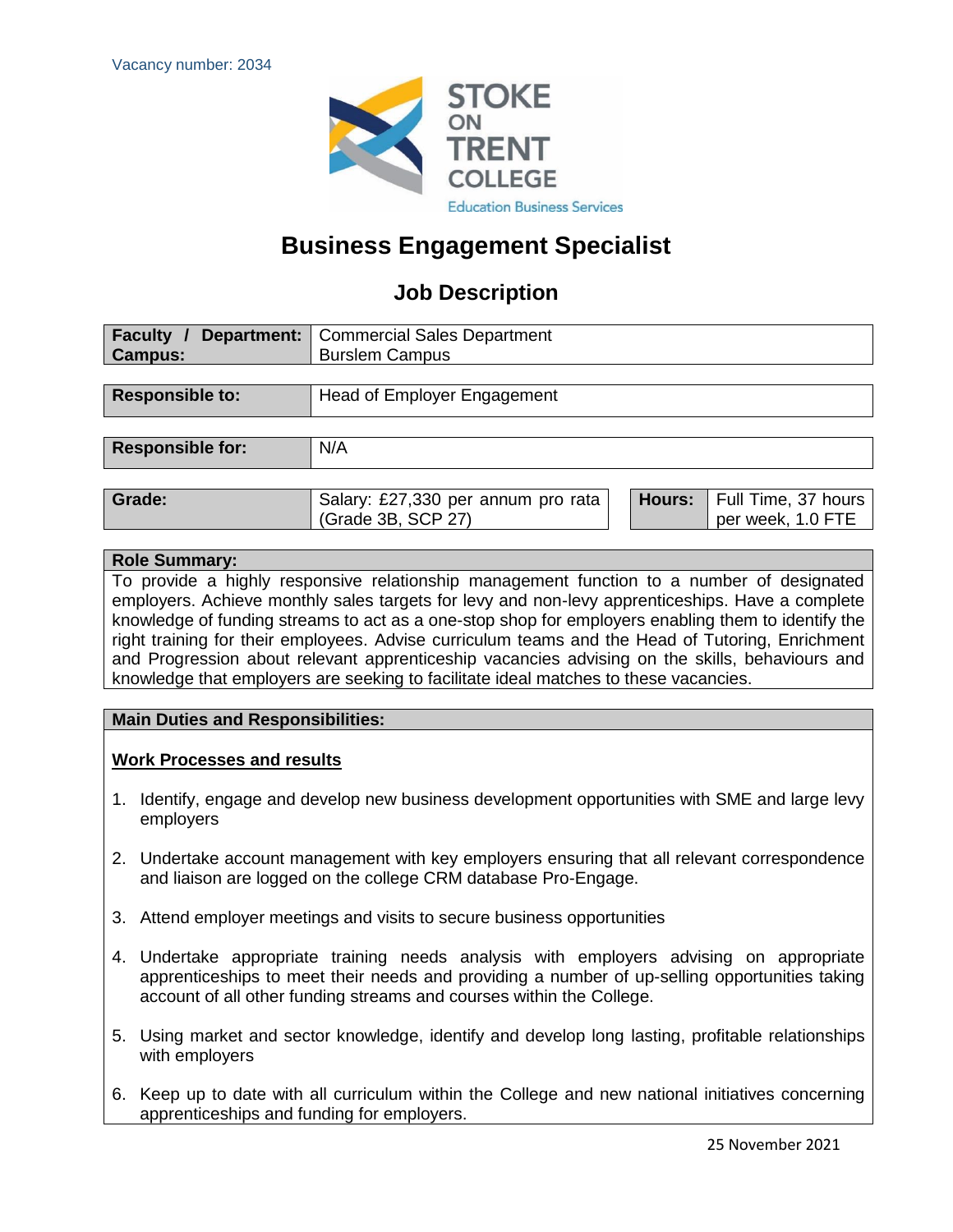- 7. Prepare appropriate presentations and pitches appropriate to size of employer, utilising cross college curriculum expertise as necessary, to secure new business successfully.
- 8. Ensure all paperwork, including contracts are raised for all new business in line with college procedures and audit requirements.
- 9. Understand and utilise the range of funding resources available to the College.
- 10. Build strong relationships with referral partners, internal College staff, employers and contractors to generate a flow of suitable learners to meet targets and / or improve employment opportunities and generate new business
- 11. Develop internal relationships to improve internal progression from full time study to apprenticeship vacancies.
- 12. Work with colleagues to recruit and place Apprentice candidates in jobs in your specific area
- 13. Provide support at key functions including enrolment, open evenings, and events.
- 14. Maintain and develop office systems including electronic and paper files and data management that conform to GDPR rules.

#### **Team Work**

• To work closely with the other Departments, as well as with partner agencies.

#### **Communication / Documentation**

• Communicate effectively across a wide range of audiences.

#### **Personal Development / Performance**

- Demonstrate a commitment to continuing Personal/Professional Development.
- Ability to observe and define priorities and timetables in the achievement of strategic and operational objectives.
- Adhere to the College's environmental and sustainability procedures and seek to promote environmental sustainability within own area of responsibility.

#### **Equality, Diversity & Inclusion, Health and Safety and Strategy**

- A strong commitment to the principles and practice of Equality, Diversity and Inclusion.
- Take reasonable care of the Health and Safety of yourself and that of any other person who may be affected by your acts or omissions at work.
- Ensure as far as is necessary, that Statutory Requirements, Codes of Practice, Policies and Procedures, and Health and Safety arrangements are complied with.

#### **College Values**

• To demonstrate and uphold the College's values, or Trust, Resilience, Authenticity &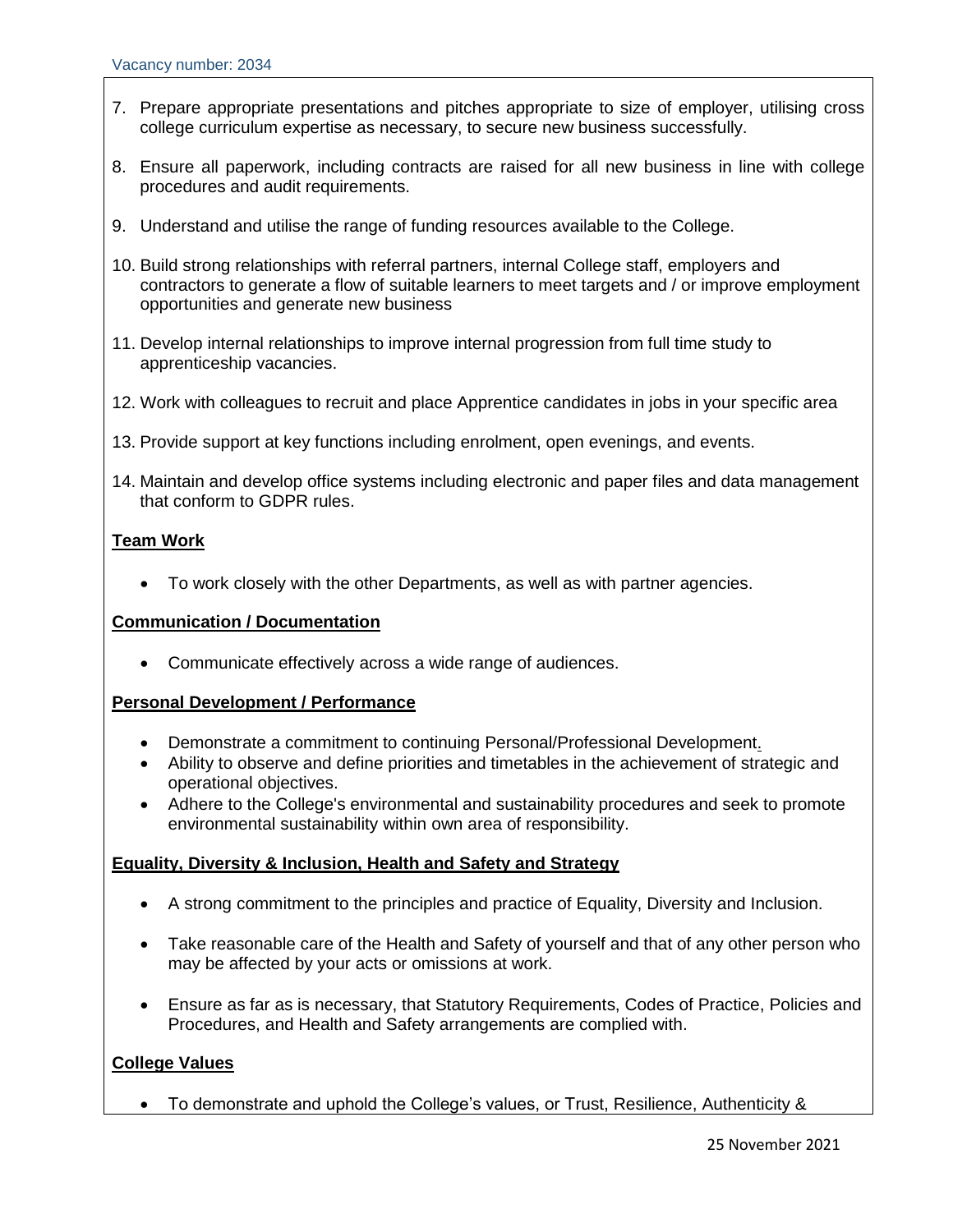- Ambition, Innovation & Collaboration, and Nurture (TRAIN).
- To promote and embed these values in all elements of work and in interactions with colleagues, learners, visitors and others.
- To participate in making the College and inclusive environment in which to learn and work.

#### **Safeguarding of Children and Vulnerable Adults**

• To comply with the College's Safeguarding policy and practices, and work in accordance with the Keeping Children Safe in Education Statutory Guidance for Schools and Colleges. To attend relevant and associated training, as required.

#### **General Data Protection Regulation and Data Protection Act 2018**

• To understand, be aware of, and ensure full compliance with the General Data Protection Regulation, and Data Protection Act 2018, during and after employment with the College, and to comply with the College's Policy for such.

*This is not intended as an exhaustive list of duties or a restrictive definition of the post but rather, should be read as a guide to the main priorities and typical areas of activity of the postholder.*

*These activities are subject to amendment over time as priorities and requirements evolve and as such it may be amended at any time by the line manager following discussion with the post holder.*

*This Job Description and Person Specification is accurate as at November 2020. In consultation with the postholder, the College reserves the right to update, amend or vary its content, to reflect changes to, or modernisation of, the role.*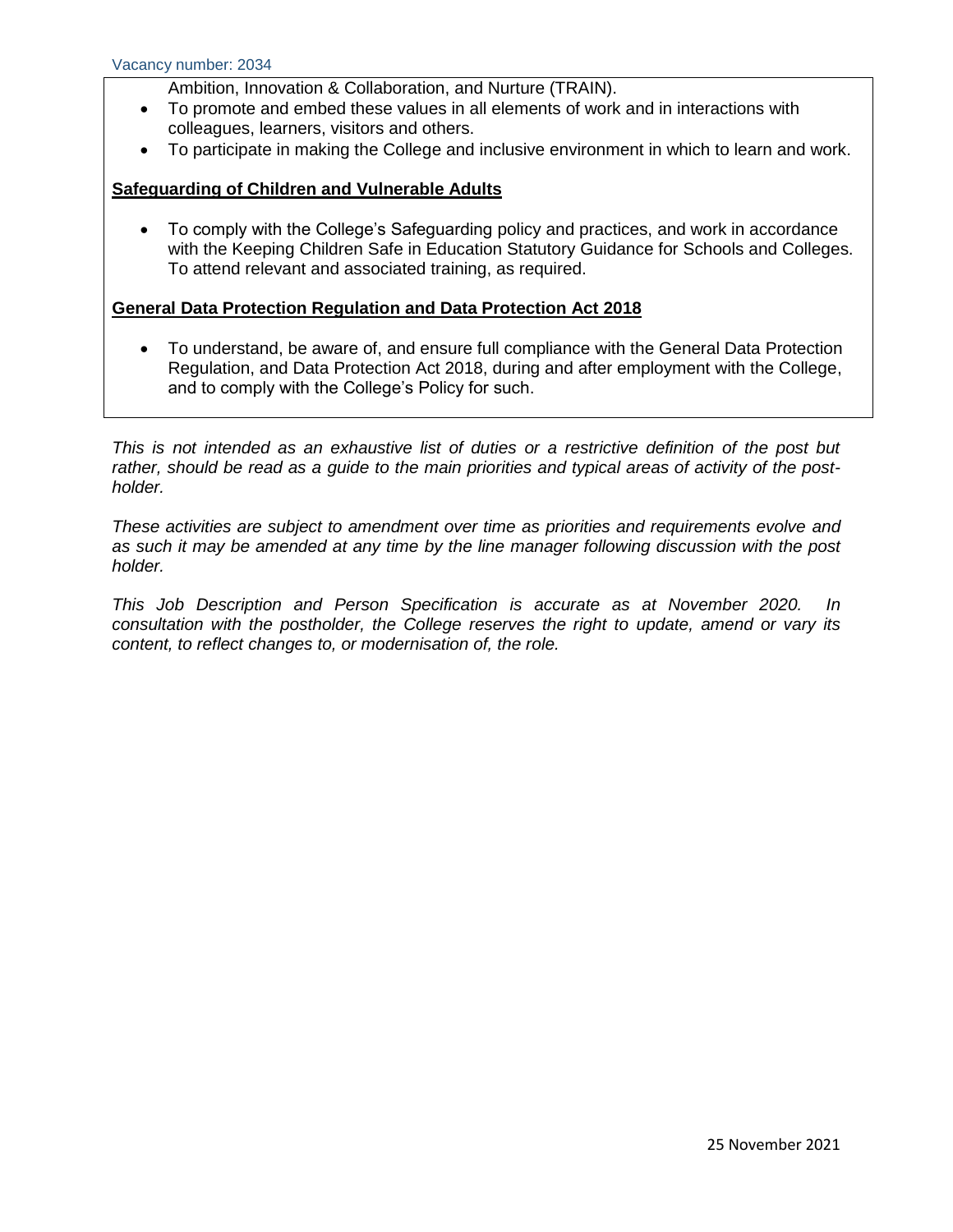

# **PERSON SPECIFICATION**

## **Business Engagement Specialist**

| <b>Measured by:</b> |                   |  |  |
|---------------------|-------------------|--|--|
| $\overline{A}$      | Application       |  |  |
|                     | Interview         |  |  |
|                     | Test              |  |  |
| P                   | Presentation      |  |  |
| R                   | <b>References</b> |  |  |
|                     | Portfolio         |  |  |

| <b>Criteria</b>                                                |                                                                                                                                                                                  | <b>Evidenced</b> |                                                                                             | <b>Evidenced</b> |
|----------------------------------------------------------------|----------------------------------------------------------------------------------------------------------------------------------------------------------------------------------|------------------|---------------------------------------------------------------------------------------------|------------------|
| <b>Headings</b>                                                | <b>Essential</b>                                                                                                                                                                 | by               | <b>Desirable</b>                                                                            | by               |
| <b>Qualifications/</b><br><b>Education/</b><br><b>Training</b> | Minimum of 4<br>$\bullet$<br><b>GCSEs at Grade</b><br>C or above (4 or<br>above) or<br>equivalent                                                                                | A                | A customer<br>$\bullet$<br>service/sales<br>qualification or<br>willingness to<br>undertake | A, I             |
|                                                                | qualifications, to<br>include Maths &<br>English.<br>A Levels in a<br>$\bullet$<br>relevant subject or<br>equivalent<br>qualifications                                           | A                | qualification<br>Degree or<br>$\bullet$<br>equivalent in a<br>relevant field                | A                |
| <b>Experience</b>                                              | Significant<br>$\bullet$<br>experience of<br>working in a sales<br>team securing and<br>exceeding sales<br>income targets<br>A highly effective<br>$\bullet$<br>sales negotiator | A, I             | Knowledge of<br>$\bullet$<br>Pro-suite<br>including<br>ProSolution and<br>ProEngage         | A, I             |
|                                                                | with demonstrable<br>determination &<br>positive approach<br>Ability to work<br>$\bullet$                                                                                        | A, I, P          |                                                                                             |                  |
|                                                                | effectively in a<br>team and manage<br>own workload to<br>provide an<br>efficient, effective<br>and dynamic<br>service                                                           | A, I             |                                                                                             |                  |
|                                                                | A fast learner, with<br>an open manner<br>and excellent<br>interpersonal skills                                                                                                  | A, I             |                                                                                             |                  |

25 November 2021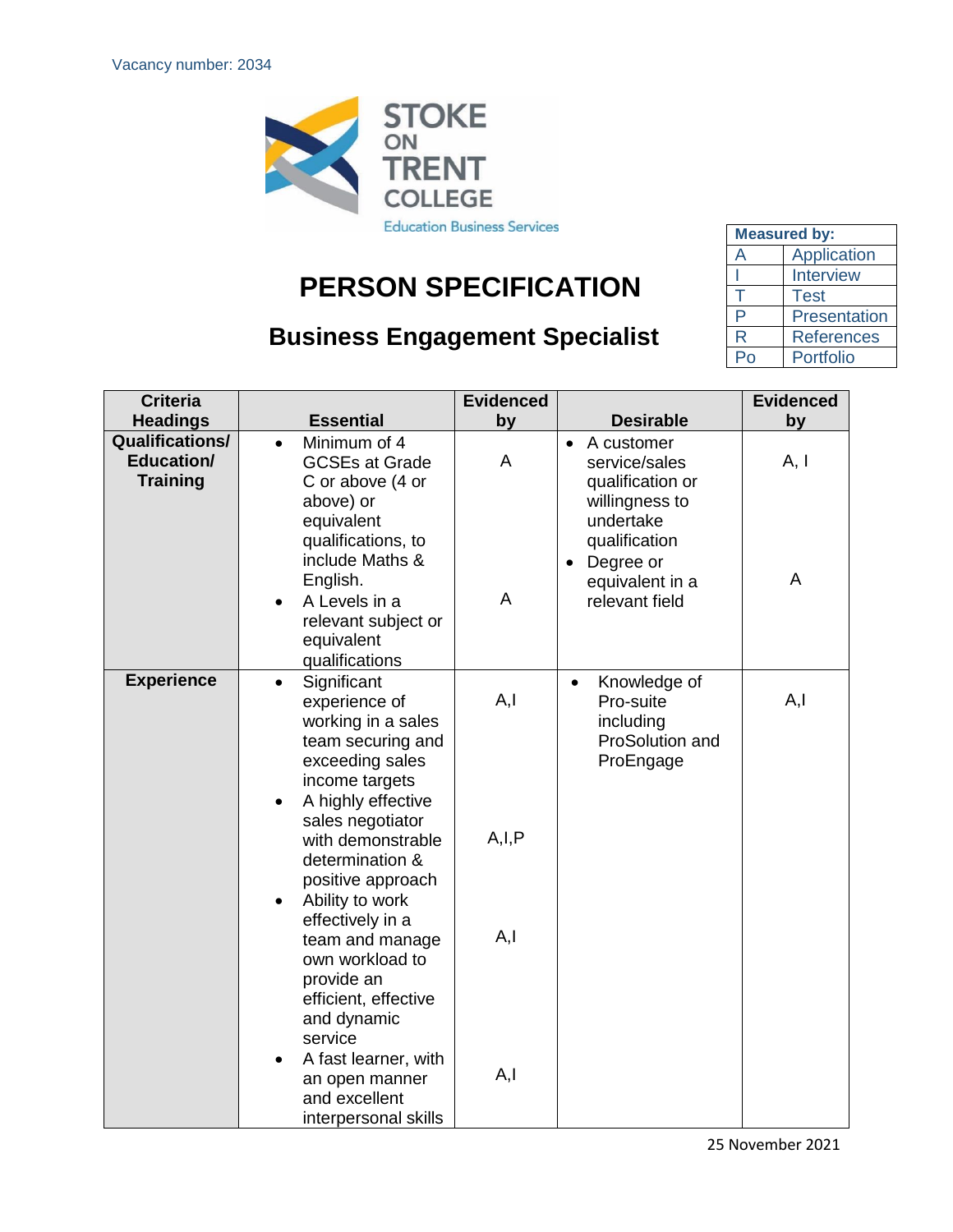|                                       | who can adapt<br>quickly to the<br>College's<br>operating<br>environment and<br>establish trust and<br>respect at all<br>levels internally<br>and externally.<br>Excellent<br>$\bullet$<br>communication<br>skills, written,<br>verbal and non-<br>verbal<br>Innovative<br>$\bullet$<br>problem solver<br>with a willingness<br>to become<br>involved in project<br>work/new<br>initiatives as they<br>arise                                                                                                                                                                                                           | A, I, P<br>I, P |  |
|---------------------------------------|------------------------------------------------------------------------------------------------------------------------------------------------------------------------------------------------------------------------------------------------------------------------------------------------------------------------------------------------------------------------------------------------------------------------------------------------------------------------------------------------------------------------------------------------------------------------------------------------------------------------|-----------------|--|
| Skills/<br>Aptitudes/<br>Competences/ | Able to provide an<br>$\bullet$<br>effective,<br>approachable and<br>proactive<br>customer focused<br>service.<br>Ability to work well<br>$\bullet$<br>to meet strict<br>deadlines<br>pressure<br>Good<br>communication<br>and customer<br>service skills with<br>the ability to<br>engage effectively<br>at all levels<br>internally and<br>externally<br>Accuracy and<br>$\bullet$<br>attention to detail<br>Flexible working<br>$\bullet$<br>with ability to work<br>at events outside<br>normal working<br>hours<br>Proficient in use of<br>$\bullet$<br>Outlook, Word,<br>Excel, PowerPoint<br>and internet based | A, I<br>A, I    |  |